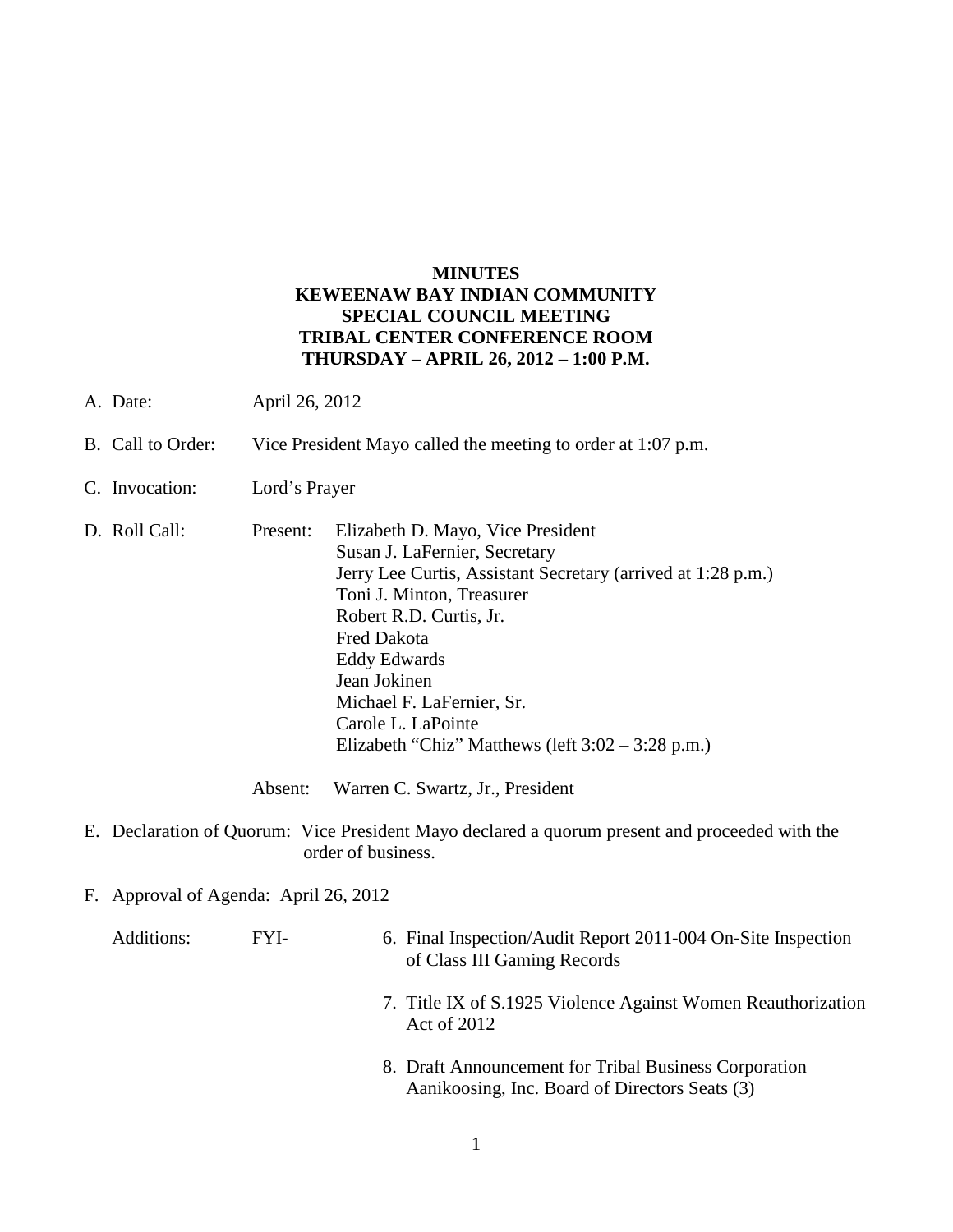New Business- 5. Robert R.D. Curtis, Jr. – L'Anse Sixth Grade Class Donation Request for Camp Nesbit

**MOTION MADE BY CAROLE L. LAPOINTE TO APPROVE THE AGENDA WITH THE ADDITIONS. SUPPORTED BY MICHAEL F. LAFERNIER, SR. NINE IN FAVOR (Susan J. LaFernier, Toni J. Minton, Robert R.D. Curtis, Jr., Fred Dakota, Eddy Edwards, Jean Jokinen, Michael F. LaFernier, Sr., Carole L. LaPointe, Elizabeth "Chiz" Matthews), OPPOSED - 0, ABSTAINING - 0, TWO ABSENT (Warren C. Swartz, Jr., Jerry Lee Curtis), MOTION CARRIED.**

- G. For Your Information:
	- 1. Baraga County Community Forum "Great Opportunities" April 26<sup>th</sup> at BCMH Conference Center 4-5:30 p.m.
	- 2. SNB KBIC Guaranteed Loan Program Account Summary April 24, 2012
	- 3. Da Shack Food Safety Resurvey Report April 9, 2012 from March 6, 2012
	- 4. KBOCC Quarterly Report Ending March 2012
	- 5. KBOCC NCA/HLC Action Plan 2009-2013
	- 6. Michigan Gaming Control Board Final Inspection/Audit Report 2011-004 On-Site Inspection of Class III Gaming Records
	- 7. Title IX of S.1925 Violence Against Women Reauthorization Act of 2012 Law Professors review on the constitutionality of the provisions
	- 8. Draft Announcement for the Tribal Business Corporation Aanikoosing, Inc. Board of Directors Seats (3)
- H. Old Business:
	- 1. Debbie Parrish, KBOCC President Building Addition Update for the KBOCC Workforce Development Center Floor Plan – OHM Advisors Tentative Schedule (April – November 2012)
	- 2. Elizabeth Mayo, Vice President Travel Expenses for President Swartz and Jessica Koski Attending UN Forum on Indigenous Issues in New York City May 14-18, 2012

**MOTION MADE BY EDDY EDWARDS TO APPROVE \$1,717.55 FOR THE TRAVEL EXPENSES FOR PRESIDENT SWARTZ, FROM COUNCIL BUDGET, AND JESSICA KOSKI, FROM GENERAL FUNDS, TO TRAVEL TO THE UNITED NATIONS FORUM ON INDIGENOUS ISSUES IN NEW YORK CITY. SUPPORTED BY CAROLE L. LAPOINTE. NINE IN FAVOR (Susan J. LaFernier, Toni J. Minton, Robert R.D. Curtis, Jr., Fred Dakota, Eddy Edwards, Jean Jokinen, Michael F. LaFernier, Sr., Carole L. LaPointe, Elizabeth "Chiz" Matthews), OPPOSED - 0, ABSTAINING - 0, TWO ABSENT (Warren C. Swartz, Jr., Jerry Lee Curtis), MOTION CARRIED.**

3. Carole LaPointe, Health Administrator – Temporary RPMS/IT Site Manager Approval (1 applicant)

**Jerry Lee Curtis arrived at 1:28 p.m.**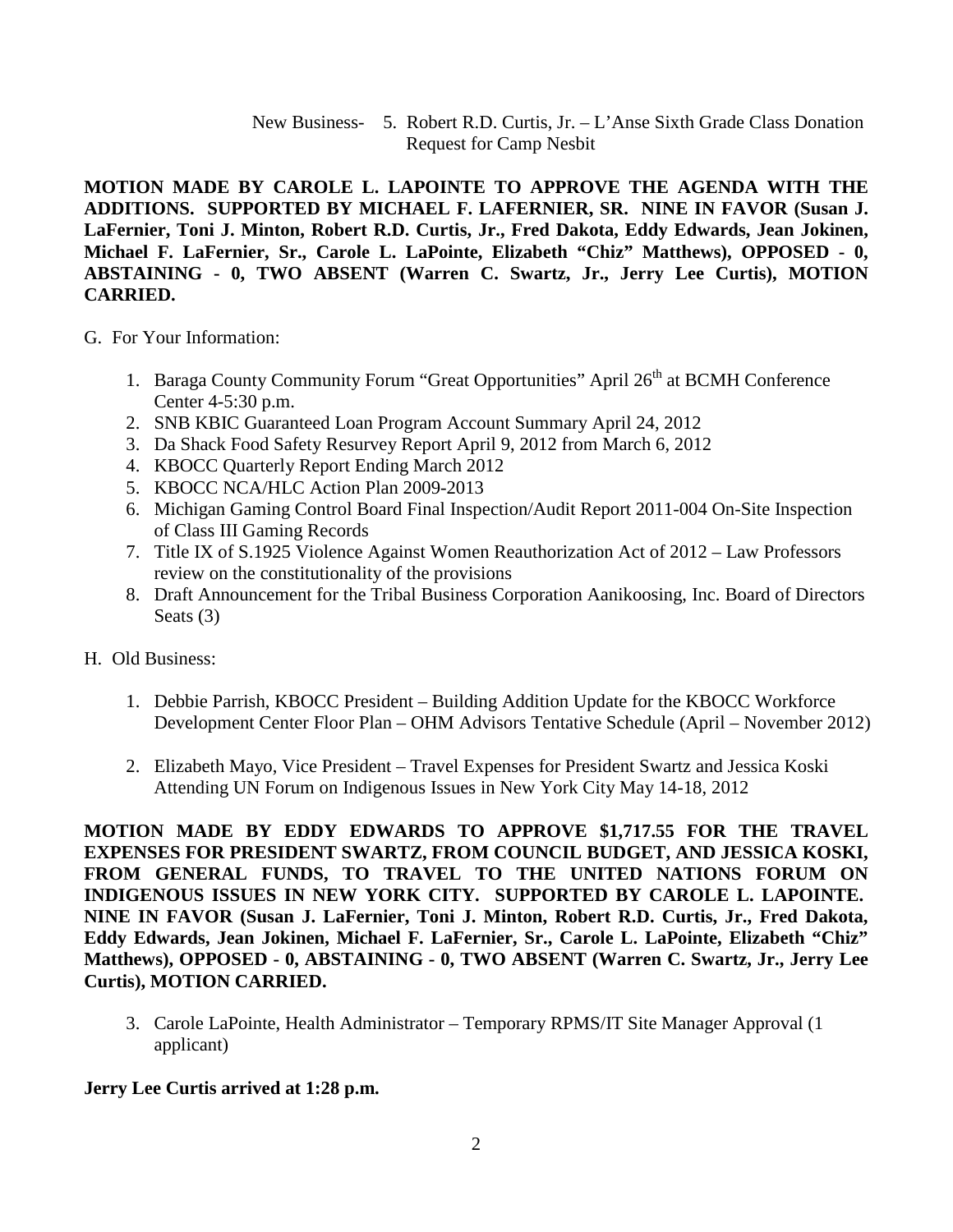**MOTION MADE BY EDDY EDWARDS TO APPROVE THE TEMPORARY TRANSFER OF AMBER FRANTI TO THE R.P.M.S./I.T. SITE MANAGER POSITION AT THE CLINIC AT A RATE OF \$18.37 AN HOUR UNTIL THE RETURN OF THE PERMANENT SITE MANAGER FROM MILITARY DUTY. SUPPORTED BY MICHAEL F. LAFERNIER, SR. NINE IN FAVOR (Susan J. LaFernier, Toni J. Minton, Robert R.D. Curtis, Jr., Fred Dakota, Eddy Edwards, Jean Jokinen, Michael F. LaFernier, Sr., Carole L. LaPointe, Elizabeth "Chiz" Matthews), OPPOSED - 0, ONE ABSTAINING (Jerry Lee Curtis), ONE ABSENT (Warren C. Swartz, Jr.), MOTION CARRIED.**

- I. New Business:
	- 1. Larry Denomie III, CEO Weekly Update (See handout)/Sarah Maki, Assistant CEO
	- 2. Elizabeth Mayo, Vice President Ojibwa Senior Citizen Center Security System Bids (3)

**MOTION MADE BY MICHAEL F. LAFERNIER, SR. TO TABLE THE OJIBWA SENIOR CITIZEN'S REQUEST FOR A SECURITY SYSTEM UNTIL MORE INFORMATION IS PROVIDED FROM THE CEO AND ON THE COST. SUPPORTED BY ROBERT R.D. CURTIS, JR. TEN IN FAVOR (Susan J. LaFernier, Jerry Lee Curtis, Toni J. Minton, Robert R.D. Curtis, Jr., Fred Dakota, Eddy Edwards, Jean Jokinen, Michael F. LaFernier, Sr., Carole L. LaPointe, Elizabeth "Chiz" Matthews), OPPOSED - 0, ABSTAINING - 0, ONE ABSENT (Warren C. Swartz, Jr.), MOTION CARRIED.**

3. Jean Jokinen/Susan LaFernier – Meeting Stipends Review

Council reviewed the March 10, 2005 motion regarding the \$250.00 stipend.

Jean believes committee members should use annual leave while attending committee meetings during work hours. Council members who are employees have to use annual leave while in Council meetings in order to receive the full \$250.00 stipend or they deduct the hours from the stipend. Most Committee members receive \$30.00.

Jean would also like to see meetings held in the evening to allow more members to attend.

Monthly Thursday Evening Meeting –

**MOTION MADE BY JEAN JOKINEN TO HOLD ONE COUNCIL MEETING A MONTH ON A THURSDAY EVENING STARTING AT 5:00 P.M. SUPPORTED BY ROBERT R.D. CURTIS, JR. EIGHT IN FAVOR (Susan J. LaFernier, Robert R.D. Curtis, Jr., Fred Dakota, Eddy Edwards, Jean Jokinen, Michael F. LaFernier, Sr., Carole L. LaPointe, Elizabeth "Chiz" Matthews), TWO OPPOSED (Jerry Lee Curtis, Toni J. Minton,), ABSTAINING - 0, ONE ABSENT (Warren C. Swartz, Jr.), MOTION CARRIED.**

**Break: 2:48 – 3:02 p.m.**